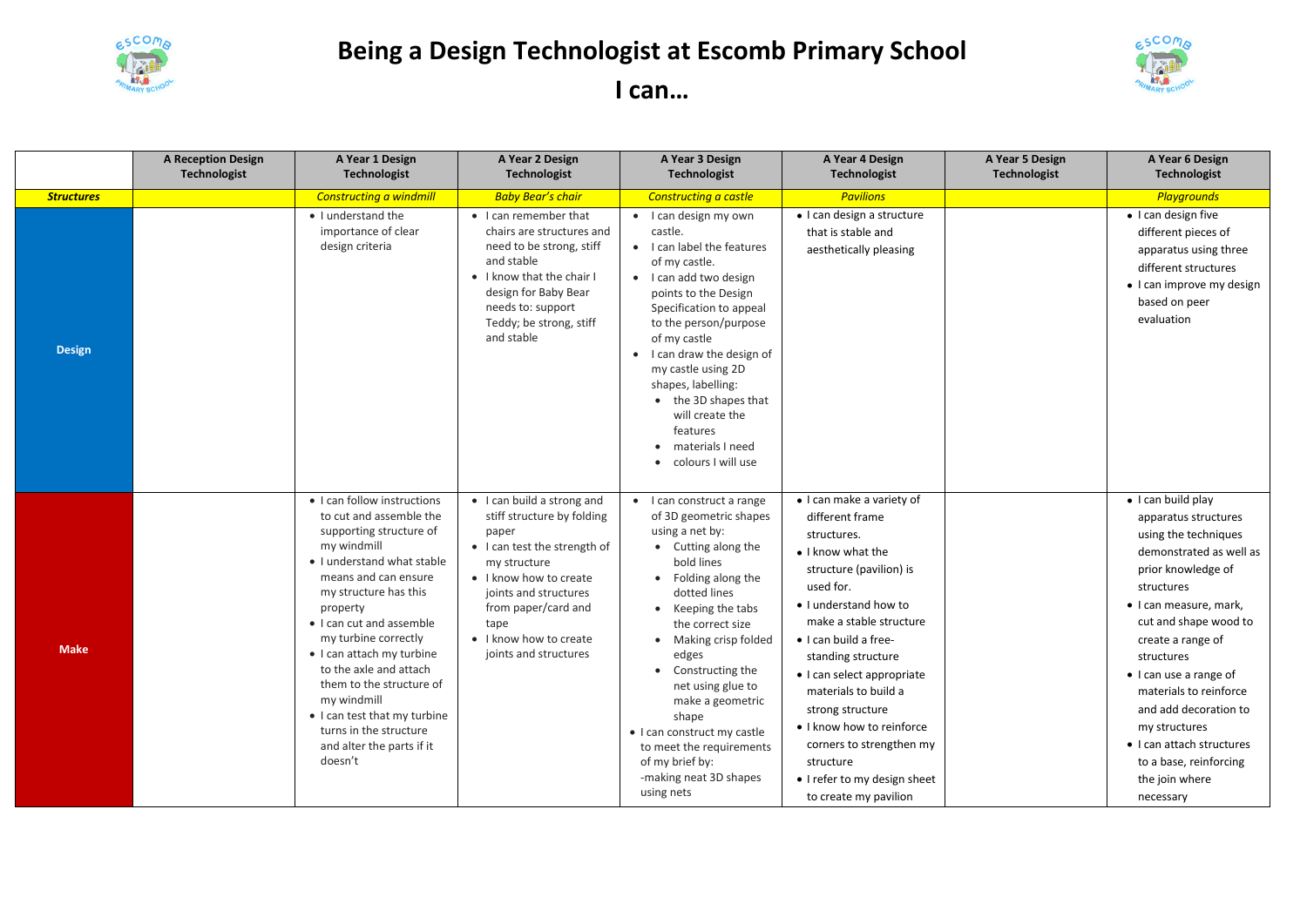|                  |                                                                                                                                                                                                                                                                                                                                                                                                                                                                                                                                                     |                                                                                                                                                                                                                                                                                                                                                                                                                                                                              | -stacking shapes and<br>recyclable materials to<br>make the structures of my<br>castle<br>-creating a castle base to<br>secure my structures to<br>-adorning my castle with<br>facades and other<br>decorative features                                               | · I can select appropriate<br>materials for my cladding<br>• I can add cladding which<br>reflects my design<br>• I can create different<br>textural effects with my<br>chosen material | • I can consider the<br>surrounding<br>environment of my<br>playground<br>• I can create landscape<br>features using a range<br>of materials                                                                                                    |
|------------------|-----------------------------------------------------------------------------------------------------------------------------------------------------------------------------------------------------------------------------------------------------------------------------------------------------------------------------------------------------------------------------------------------------------------------------------------------------------------------------------------------------------------------------------------------------|------------------------------------------------------------------------------------------------------------------------------------------------------------------------------------------------------------------------------------------------------------------------------------------------------------------------------------------------------------------------------------------------------------------------------------------------------------------------------|-----------------------------------------------------------------------------------------------------------------------------------------------------------------------------------------------------------------------------------------------------------------------|----------------------------------------------------------------------------------------------------------------------------------------------------------------------------------------|-------------------------------------------------------------------------------------------------------------------------------------------------------------------------------------------------------------------------------------------------|
| <b>Evaluate</b>  | · I can evaluate my<br>windmill according to the<br>design criteria<br>• I can test whether my<br>structure is strong and<br>stable and reinforce it if<br>necessary<br>• I can test whether my<br>turbine turns in the<br>structure and alter the<br>parts if it doesn't<br>• I can test whether my<br>turbine turns freely in<br>the wind/when blown on                                                                                                                                                                                           | • I can evaluate my<br>structure according to<br>the design criteria                                                                                                                                                                                                                                                                                                                                                                                                         | • I can evaluate my work<br>and the work of others                                                                                                                                                                                                                    |                                                                                                                                                                                        | • I can test and adapt my<br>design to improve it<br>• I can identify what<br>makes a successful<br>structure                                                                                                                                   |
| <b>Knowledge</b> | • I know what a windmill is<br>• I can describe the<br>purpose of structures<br>• I understand what a net<br>is<br>• I know that that the<br>shape of materials can<br>be changed to improve<br>the strength and<br>stiffness of structures<br>• I know that cylinders are<br>a strong type of<br>structure that are often<br>used for windmills and<br>lighthouses<br>• I understand that<br>windmill turbines use<br>wind to turn and make<br>the machines inside work<br>• I know that axles are<br>used in structures and<br>mechanisms to make | • I can identify natural<br>and man-made<br>structures<br>• I understand what is<br>meant by stability and<br>can identify when a<br>structure is more or less<br>stable than another<br>• I know that shapes and<br>structures with wide,<br>flat bases or legs are the<br>most stable<br>• I know the meaning of<br>the words strength,<br>stiffness and stability<br>• I know there are<br>different ways paper can<br>be folded to improve its<br>strength and stiffness | • I can identify different<br>features of castles.<br>$\bullet$ I can explain why a<br>castle needs to be<br>strong and stable.<br>• I know the features of a<br>castle<br>• I know that a net is<br>what a 3D shape would<br>look like if it were<br>opened out flat | • I know that different<br>materials can create<br>different effects                                                                                                                   | • I know that there are<br>different types of<br>structures used in<br>playground apparatus<br>• I can consider how the<br>structures can be used<br>• I know that structures<br>can be strengthened by<br>manipulating materials<br>and shapes |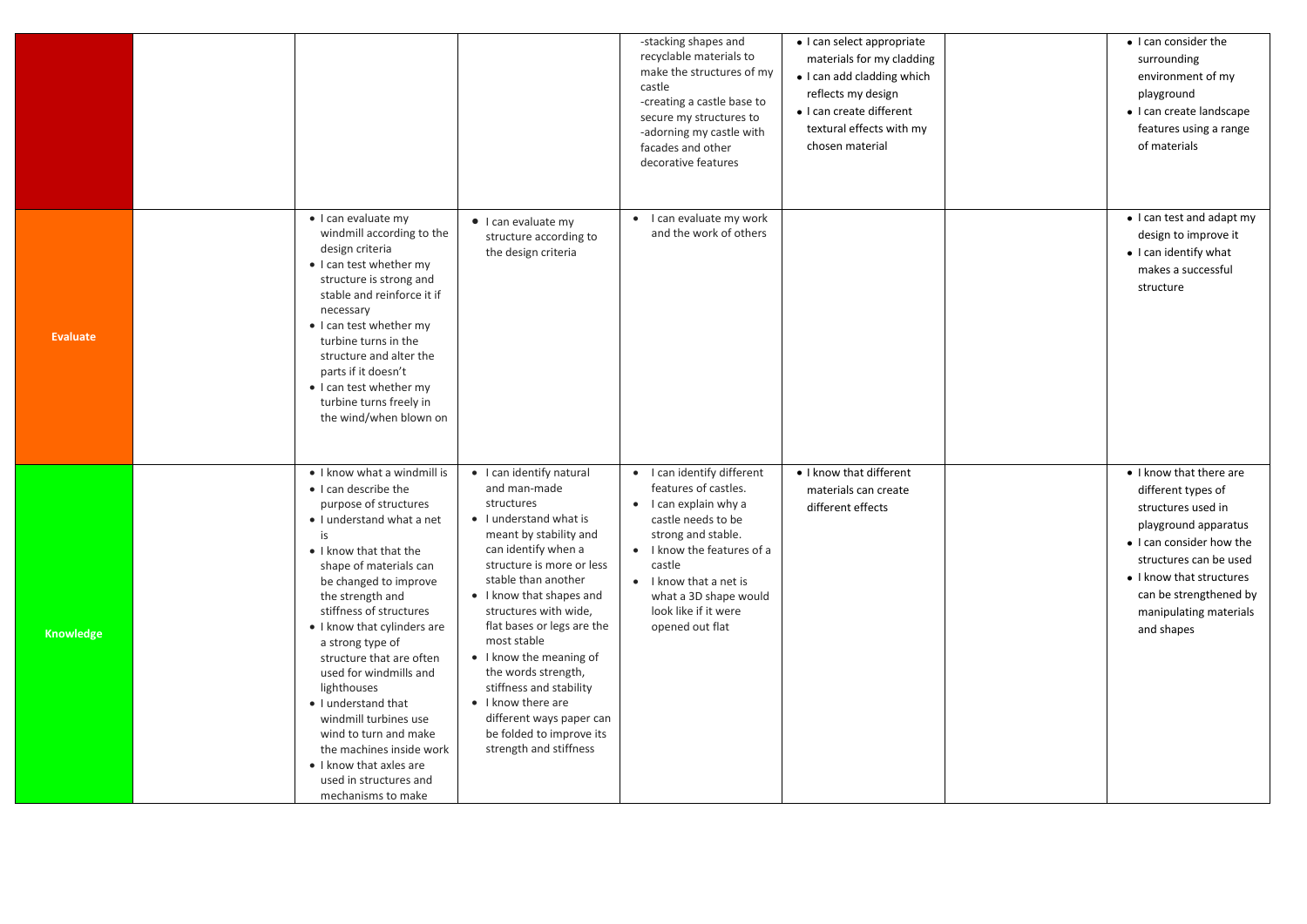|                                                    | parts turn in a circle                                                                                                                                                                                                                                                                                                            |                                                                                                                                                                                                                                                                                                                                                                |                                            |                                                                                                                                                                                                                                                                                                                                                                                                                                    |                                                                                                                                                                                                                                                                                                                                                                                                                                                                                                                                                     |  |
|----------------------------------------------------|-----------------------------------------------------------------------------------------------------------------------------------------------------------------------------------------------------------------------------------------------------------------------------------------------------------------------------------|----------------------------------------------------------------------------------------------------------------------------------------------------------------------------------------------------------------------------------------------------------------------------------------------------------------------------------------------------------------|--------------------------------------------|------------------------------------------------------------------------------------------------------------------------------------------------------------------------------------------------------------------------------------------------------------------------------------------------------------------------------------------------------------------------------------------------------------------------------------|-----------------------------------------------------------------------------------------------------------------------------------------------------------------------------------------------------------------------------------------------------------------------------------------------------------------------------------------------------------------------------------------------------------------------------------------------------------------------------------------------------------------------------------------------------|--|
|                                                    |                                                                                                                                                                                                                                                                                                                                   |                                                                                                                                                                                                                                                                                                                                                                |                                            |                                                                                                                                                                                                                                                                                                                                                                                                                                    |                                                                                                                                                                                                                                                                                                                                                                                                                                                                                                                                                     |  |
| <b>Mechanisms/</b><br><b>Mechanical</b><br>systems | <b>SAL: Exploring sliders and</b><br>movements<br><b>Fairground Wheel</b>                                                                                                                                                                                                                                                         | <b>Making a moving monster</b>                                                                                                                                                                                                                                                                                                                                 | <b>SAL: Exploring</b><br><i>pneumatics</i> | Making a slingshot car                                                                                                                                                                                                                                                                                                                                                                                                             | Making a pop up book                                                                                                                                                                                                                                                                                                                                                                                                                                                                                                                                |  |
| <b>Design</b>                                      | • I can design and label a<br>working wheel<br>• I can communicate my<br>ideas to someone else<br>• I can select appropriate<br>materials for my wheel                                                                                                                                                                            | • I can help devise whole-<br>class design criteria for<br>what our moving<br>monster should do<br>• I can think of two of my<br>own points to add to the<br>class Design Criteria<br>• I can draw two moving<br>monster designs that<br>meet all points of my<br>Design Criteria<br>• My design includes the<br>linkage I will use to<br>make my monster move |                                            | • I understand that car<br>designs have developed<br>over many years<br>· I can design a suitable car<br>body to cover my chassis<br>by:<br>• Drawing a net to<br>create a structure<br>from<br>• Choosing shapes<br>that increase or<br>decrease the speed<br>of the car as a result<br>of air resistance<br>• Adding graphics to<br>personalise my<br>design                                                                     | · I can design a book made<br>up of a front cover and<br>four pages and include a<br>mixture of structures and<br>mechanisms within it                                                                                                                                                                                                                                                                                                                                                                                                              |  |
| <b>Make</b>                                        | • I can create moving<br>models that use sliders<br>• I can build a stable<br>structure<br>• I can test elements of<br>my design<br>• I can adapt my design as<br>necessary<br>• I know how to make the<br>wheel rotate<br>• I know how to ensure<br>that my pod stays<br>upright whilst being<br>rotated around a fixed<br>point | I know how to make<br>linkages by connecting<br>levers and pivots<br>I know that materials<br>can be selected<br>according to their<br>characteristics<br>• I can design and make<br>the features of my<br>monster                                                                                                                                             |                                            | . I can make the body of<br>my car by:<br>• Remembering that<br>nets are flat shapes<br>that can be turned into<br>3D structures<br>• Measuring, marking<br>and cutting the panels<br>(nets) against the<br>dimensions of my<br>chassis<br>• Including tabs on my<br>net so I can secure it to<br>the panels of my<br>chassis<br>• Decorating the panels<br>• I can assemble the panels<br>of the body to the chassis<br>correctly | . I can use paper, card and<br>glue to make my book<br>structure<br>• I can make mechanisms<br>and/or structures as<br>detailed in my design<br>template by using sliders,<br>pivots and folds to<br>produce movement<br>• I can complete the<br>mechanisms and<br>structures as detailed in<br>my design template<br>. I can make my book look<br>neater and more attractive<br>by using layers using<br>spacers to hide relevant<br>parts of my mechanisms<br>• I can complete the surface<br>decoration of my pop-up<br>book by adding the story |  |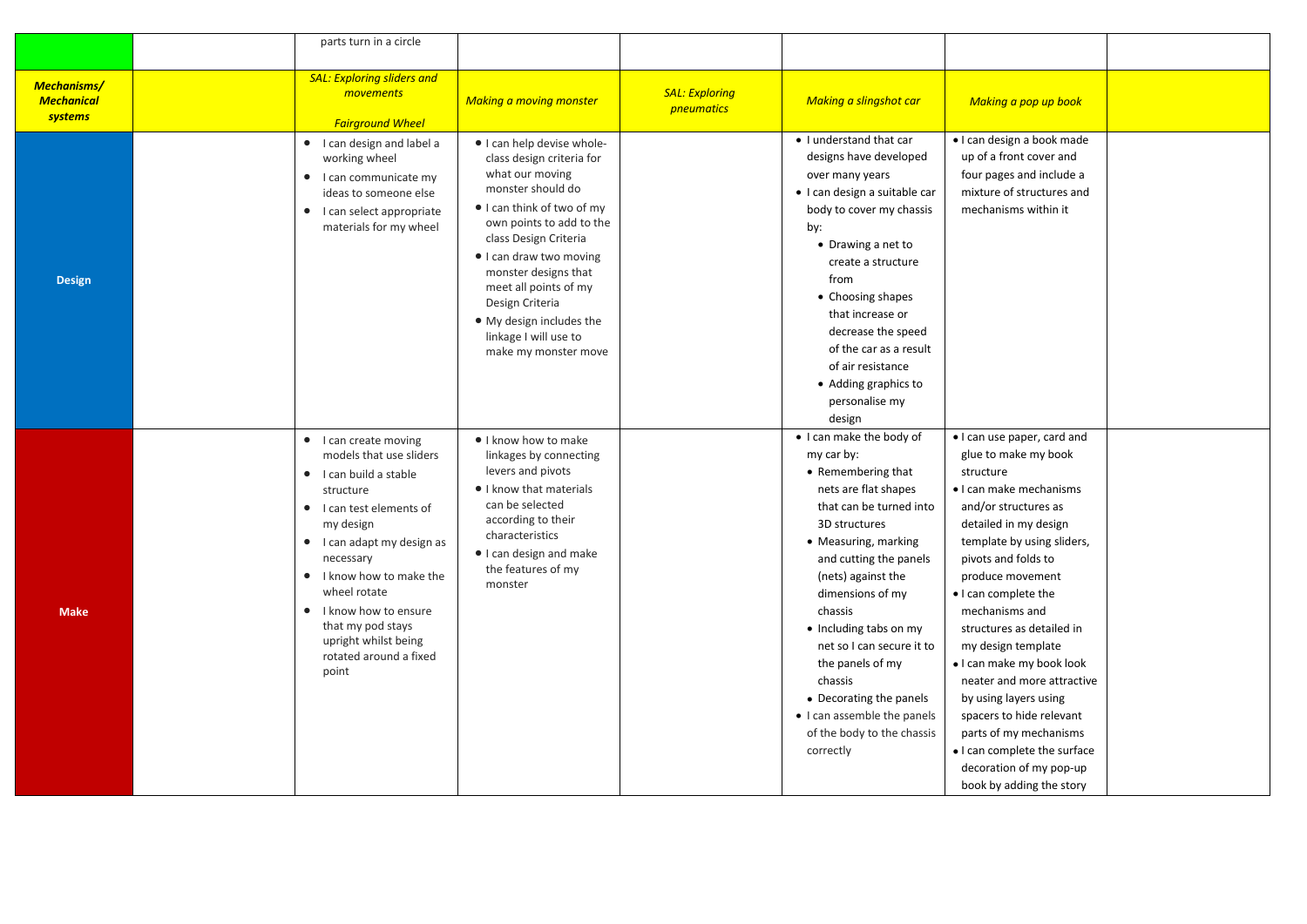|                 |                   |                                                           |                                                  |                                                 |                                   | through:                               |                              |
|-----------------|-------------------|-----------------------------------------------------------|--------------------------------------------------|-------------------------------------------------|-----------------------------------|----------------------------------------|------------------------------|
|                 |                   |                                                           |                                                  |                                                 |                                   | • Pictures                             |                              |
|                 |                   |                                                           |                                                  |                                                 |                                   | • Captions                             |                              |
|                 |                   |                                                           |                                                  |                                                 |                                   |                                        |                              |
|                 |                   |                                                           |                                                  |                                                 |                                   |                                        |                              |
|                 |                   | • I can evaluate different                                | • I can evaluate how                             |                                                 | • I can evaluate the speed        | . I know that I need to                |                              |
|                 |                   | designs                                                   | functional my monster is                         |                                                 | of my design based on             | consider the preferences               |                              |
|                 |                   | • I can evaluate a wheel                                  | and whether it meets                             |                                                 | the understanding that            | and needs of the user                  |                              |
|                 |                   | mechanism and adapt as                                    | the Design Criteria                              |                                                 | some cars are faster than         | • I know that good quality             |                              |
|                 |                   | necessary                                                 |                                                  |                                                 | others as a result of:            | making should be neat,                 |                              |
| <b>Evaluate</b> |                   |                                                           |                                                  |                                                 | • Body shape                      | accurate and securely                  |                              |
|                 |                   |                                                           |                                                  |                                                 | • Stored energy in the            | assembled                              |                              |
|                 |                   |                                                           |                                                  |                                                 | elastic band                      |                                        |                              |
|                 |                   |                                                           |                                                  |                                                 | • Accuracy of the                 |                                        |                              |
|                 |                   |                                                           |                                                  |                                                 | angle in the chassis              |                                        |                              |
|                 |                   |                                                           |                                                  |                                                 | and axle                          |                                        |                              |
|                 |                   |                                                           |                                                  |                                                 |                                   |                                        |                              |
|                 |                   | • I understand that sliders                               | · I understand that                              | $\bullet$ I know that                           | • I know that a chassis is        | • I can remember that:                 |                              |
|                 |                   | are mechanisms                                            | mechanisms are a                                 | mechanisms are a                                | the frame of a car on             | • an input is the motion               |                              |
|                 |                   | • I know that sliders can                                 | collection of moving<br>parts that work together | system of parts that<br>work together to create | which everything else is          | used to start a                        |                              |
|                 |                   | make things move                                          | in a machine                                     | motion                                          | built<br>• I know that all moving | mechanism<br>• an output is the motion |                              |
|                 |                   | • I can use the words: up,<br>down, left, right, vertical | I know that there is                             | $\bullet$ I know that a                         | things have kinetic               | that happens as a result               |                              |
|                 | and horizontal to |                                                           | always an input and                              | pneumatic system can                            | energy                            | of starting the input                  |                              |
|                 |                   | describe movement                                         | output in a mechanism                            | be used as part of a                            | • I know that kinetic             | • I know that structures use           |                              |
|                 |                   | I know how axles help                                     | $\bullet$ I can identify                         | mechanism                                       | energy is the energy that         | the movement of the                    |                              |
|                 |                   | wheels to move a                                          | mechanisms in everyday                           | I know that pneumatic                           | something (an object or           | pages to work                          |                              |
| Knowledge       |                   | vehicle                                                   | objects                                          | systems are used in a<br>range of everyday      | person) has by being in           | • I know that mechanisms               |                              |
|                 |                   | • I understand the                                        | I understand that a lever                        | objects                                         | motion, eg: the energy            | control movement                       |                              |
|                 |                   | properties of different                                   | is something that turns<br>on a pivot            | $\bullet$ I know that a                         | that a swing has to keep          |                                        |                              |
|                 |                   | materials                                                 | • I understand that a                            | pneumatic system can                            | on moving; any object in          |                                        |                              |
|                 |                   |                                                           | linkage is a system of                           | force air over a distance                       | motion is using kinetic           |                                        |                              |
|                 |                   |                                                           | levers that are                                  | to create movement                              | energy                            |                                        |                              |
|                 |                   |                                                           | connected by pivots                              |                                                 | • I can remember that             |                                        |                              |
|                 |                   |                                                           | I understand that                                |                                                 | smaller shapes create             |                                        |                              |
|                 |                   |                                                           | linkages use levers and                          |                                                 | less air resistance and           |                                        |                              |
|                 |                   |                                                           | pivots to create motion                          |                                                 | can move faster through           |                                        |                              |
|                 |                   |                                                           |                                                  |                                                 | the air                           |                                        |                              |
| <b>Textiles</b> |                   |                                                           | <b>Puppets</b>                                   | <b>SAL: cross stitch and applique</b>           | <b>SAL: Evaluating fastenings</b> |                                        | <b>Waistcoats</b>            |
|                 |                   |                                                           | • I can design a puppet                          |                                                 |                                   |                                        | • I can annotate my designs  |
|                 |                   |                                                           | • I can build my design on<br>a template         |                                                 |                                   |                                        | • I can design clothing to a |
| <b>Design</b>   |                   |                                                           |                                                  |                                                 |                                   |                                        | set of design criteria       |
|                 |                   |                                                           |                                                  |                                                 |                                   |                                        | • I can explain the          |
|                 |                   |                                                           |                                                  |                                                 |                                   |                                        | differences between my       |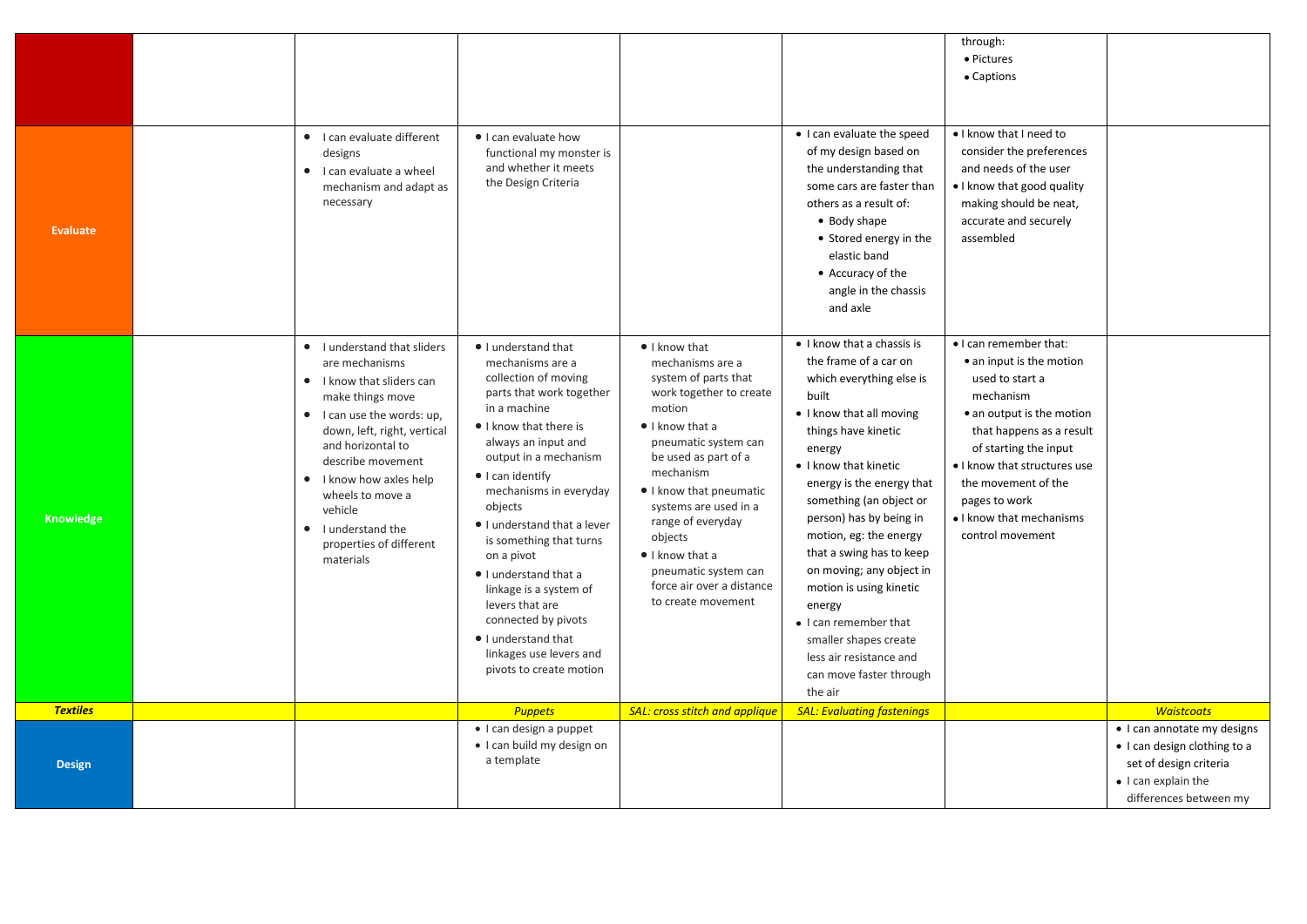|                                        |                                                                                                                           |                                                                                                                                                                                                                                                                                             |                                                                                                                    |                                                                                                                                       |                                                                                                                                                                  | design and the template                                                                                                                                                                                                                                                                                                                                                                       |
|----------------------------------------|---------------------------------------------------------------------------------------------------------------------------|---------------------------------------------------------------------------------------------------------------------------------------------------------------------------------------------------------------------------------------------------------------------------------------------|--------------------------------------------------------------------------------------------------------------------|---------------------------------------------------------------------------------------------------------------------------------------|------------------------------------------------------------------------------------------------------------------------------------------------------------------|-----------------------------------------------------------------------------------------------------------------------------------------------------------------------------------------------------------------------------------------------------------------------------------------------------------------------------------------------------------------------------------------------|
|                                        |                                                                                                                           |                                                                                                                                                                                                                                                                                             |                                                                                                                    |                                                                                                                                       |                                                                                                                                                                  |                                                                                                                                                                                                                                                                                                                                                                                               |
| <b>Make</b>                            |                                                                                                                           | · I can join fabrics<br>together<br>· I can align two pieces of<br>fabric<br>• I know how to use a<br>template<br>• I can fit my hand into my<br>puppet<br>• I can use joining<br>methods to decorate my<br>puppet<br>· I can still put my hand<br>into the puppet after it<br>is decorated | · I can use cross stitch<br>· I know how to appliqué                                                               |                                                                                                                                       |                                                                                                                                                                  | · I can accurately mark out<br>the outline of the panels<br>for my waistcoat<br>• I can cut neatly and<br>accurately<br>• I can sew a strong running<br>stitch<br>• I can make sure my<br>stitches and small, neat<br>and follow the edge<br>• I can tie strong knots to<br>secure the thread in place<br>• I can secure a fastening<br>• I can attach objects for<br>decoration using thread |
| <b>Evaluate</b>                        |                                                                                                                           | • I can evaluate mine and<br>others' work                                                                                                                                                                                                                                                   | · I can reflect on<br>techniques used                                                                              | • I can say what the<br>benefits of each<br>fastening type are<br>• I can say what the<br>disadvantages of each<br>fastening type are |                                                                                                                                                                  | · I can evaluate my work<br>according to the design<br>criteria                                                                                                                                                                                                                                                                                                                               |
| Knowledge                              |                                                                                                                           | • I can remember that<br>different techniques<br>may be used to join<br>fabrics for different<br>purposes<br>· I know how to join fabric<br>by pinning, stapling or<br>glueing                                                                                                              |                                                                                                                    | • I know what the main<br>types of fastenings are                                                                                     |                                                                                                                                                                  |                                                                                                                                                                                                                                                                                                                                                                                               |
| <b>Cooking and</b><br><b>Nutrition</b> | <b>Fruit and vegetables</b>                                                                                               | <b>SAL: Hidden Sugars</b>                                                                                                                                                                                                                                                                   | <b>Eating Seasonally</b>                                                                                           | <b>SAL: Following a recipe</b>                                                                                                        | What could be healthier?                                                                                                                                         |                                                                                                                                                                                                                                                                                                                                                                                               |
| <b>Design</b>                          | · I can suggest what fruits<br>and/or vegetables are in<br>a drink<br>· I can make a choice as to<br>what smoothie I will |                                                                                                                                                                                                                                                                                             | · I can design a filo tart<br>using seasonal<br>vegetables<br>• I can describe my filo<br>tart and the benefits of |                                                                                                                                       | • I can write an amended<br>method for my recipe to<br>incorporate the relevant<br>changes to ingredients<br>• I can design appealing<br>packaging that reflects |                                                                                                                                                                                                                                                                                                                                                                                               |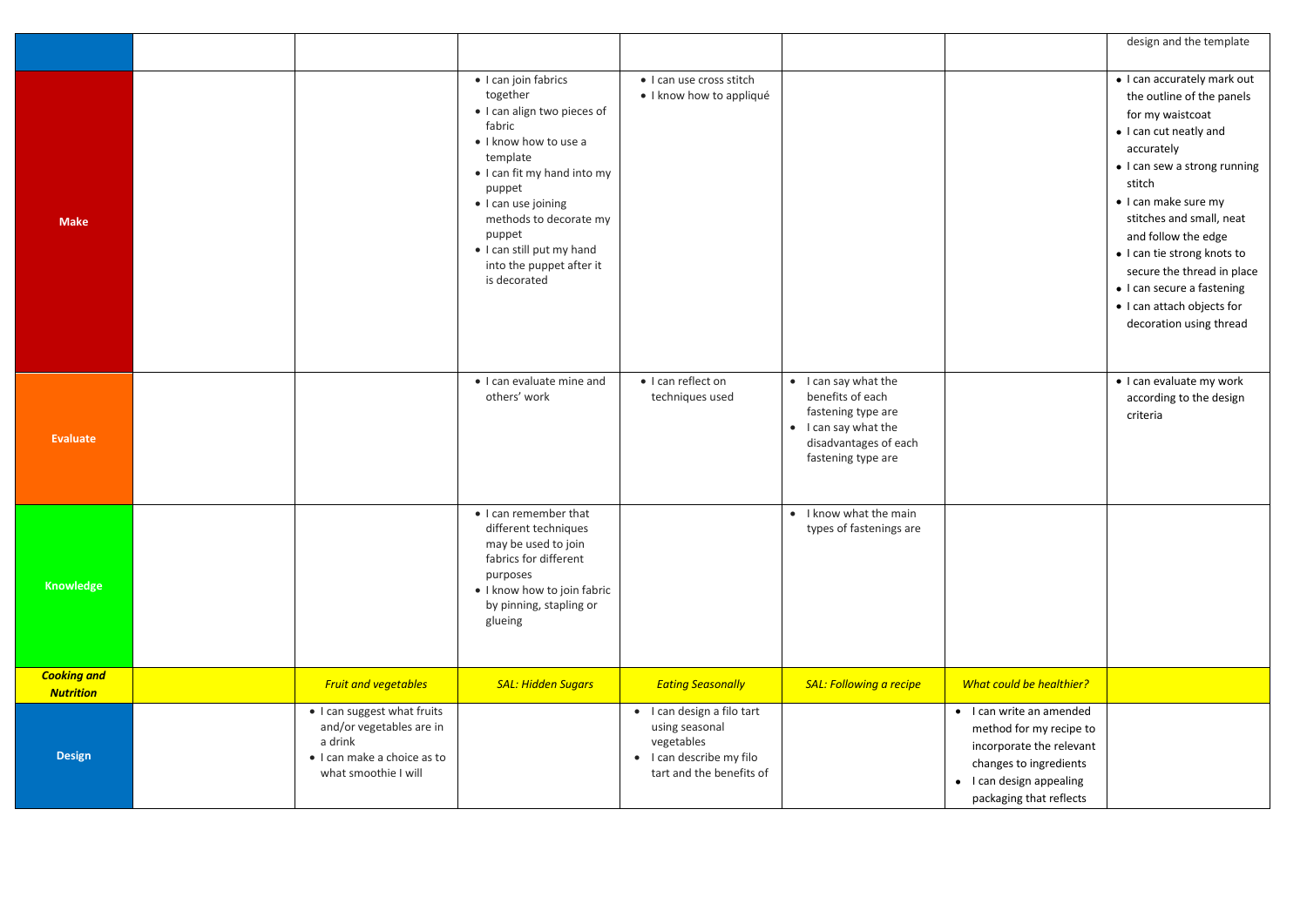|                 | make and why                                                                                                                                                                                                                                                                                                                                                                                                                                                                                                                                                                            |                                                                                                                                                                                                                                                                                                                                                                                            | its ingredients                                                                                                                                                                                                                                                                                                                                                                                                                                                                                                                  |                                                                                                                                     | my recipe                                                                                                                                                                                                                                                                                                                                                                                                                                                                                         |  |
|-----------------|-----------------------------------------------------------------------------------------------------------------------------------------------------------------------------------------------------------------------------------------------------------------------------------------------------------------------------------------------------------------------------------------------------------------------------------------------------------------------------------------------------------------------------------------------------------------------------------------|--------------------------------------------------------------------------------------------------------------------------------------------------------------------------------------------------------------------------------------------------------------------------------------------------------------------------------------------------------------------------------------------|----------------------------------------------------------------------------------------------------------------------------------------------------------------------------------------------------------------------------------------------------------------------------------------------------------------------------------------------------------------------------------------------------------------------------------------------------------------------------------------------------------------------------------|-------------------------------------------------------------------------------------------------------------------------------------|---------------------------------------------------------------------------------------------------------------------------------------------------------------------------------------------------------------------------------------------------------------------------------------------------------------------------------------------------------------------------------------------------------------------------------------------------------------------------------------------------|--|
|                 |                                                                                                                                                                                                                                                                                                                                                                                                                                                                                                                                                                                         |                                                                                                                                                                                                                                                                                                                                                                                            |                                                                                                                                                                                                                                                                                                                                                                                                                                                                                                                                  |                                                                                                                                     |                                                                                                                                                                                                                                                                                                                                                                                                                                                                                                   |  |
|                 |                                                                                                                                                                                                                                                                                                                                                                                                                                                                                                                                                                                         |                                                                                                                                                                                                                                                                                                                                                                                            |                                                                                                                                                                                                                                                                                                                                                                                                                                                                                                                                  |                                                                                                                                     |                                                                                                                                                                                                                                                                                                                                                                                                                                                                                                   |  |
| <b>Make</b>     | • I know how to prepare<br>fruit and vegetables<br>· I can use a knife to cut<br>safely<br>• I know how to use a<br>blender<br>· I can make a smoothie                                                                                                                                                                                                                                                                                                                                                                                                                                  |                                                                                                                                                                                                                                                                                                                                                                                            | • I can use cooking<br>equipment safely<br>• I know how to prepare<br>a kitchen to cook in<br>• I know how to prepare<br>myself in order to start<br>cooking<br>• I know the basic rules of<br>food contamination<br>• I can use, store and<br>clean a knife safely<br>• I can follow a recipe to<br>make a tart                                                                                                                                                                                                                 | · I can follow a recipe to<br>make a biscuit                                                                                        | • I can use equipment<br>safely, including knives,<br>hot pans and hobs<br>• I know how to avoid<br>cross-contamination<br>• I can carefully follow a<br>method to make a<br>recipe<br>$\bullet$ I know how to chop an<br>onion                                                                                                                                                                                                                                                                   |  |
| <b>Evaluate</b> |                                                                                                                                                                                                                                                                                                                                                                                                                                                                                                                                                                                         |                                                                                                                                                                                                                                                                                                                                                                                            |                                                                                                                                                                                                                                                                                                                                                                                                                                                                                                                                  | · I can evaluate a product<br>and consider:<br>taste<br>smell<br>$\bullet$<br>texture<br>appearance<br>packaging<br>target audience | • I can calculate and<br>compare two adapted<br>bolognese recipes using<br>a nutritional calculator<br>• Based on this<br>information I can decide<br>which recipe is healthier                                                                                                                                                                                                                                                                                                                   |  |
| Knowledge       | • I can name a number of<br>fruits and vegetables<br>• I know how to determine<br>if something is a fruit<br>• I understand that some<br>foods we call vegetables<br>are actually fruits<br>• I can remember how to<br>determine if a food is a<br>fruit or a vegetable.<br>• I know that fruits and<br>vegetables grow in one<br>of three places:<br>on trees or vines<br>$\circ$<br>above the ground<br>$\circ$<br>below the ground<br>$\circ$<br>• I can taste fruits and<br>vegetables and describe<br>their:<br>appearance/feel<br>$\circ$<br>smell<br>$\circ$<br>taste<br>$\circ$ | • I know what 'hidden<br>sugars' are<br>• I know where to find the<br>nutritional information<br>on a drinks container<br>• I know that there are<br>five food groups, made<br>up of:<br>o fruit and vegetables<br>o starchy carbohydrates<br>$\circ$ proteins<br>$\circ$ dairy<br>$\circ$ oils and spreads<br>• I know roughly how<br>much of each food<br>group I should eat each<br>day | • I know that not all fruits<br>and vegetables can be<br>grown in the UK<br>• I know that each<br>country has its own<br>climate<br>• I understand that these<br>climates enable<br>different fruits and<br>vegetables to grow<br>• I can consider hygiene<br>when preparing food<br>• I know that imported<br>food will have travelled<br>from far away and has<br>an impact on the<br>environment<br>• I know that vegetables<br>and fruit grow in certain<br>seasons and that in the<br>UK we often import<br>food from other |                                                                                                                                     | • I know that beef is the<br>name of meat from<br>cattle (cows)<br>• I know how beef is<br>reared and processed<br>• I have an understanding<br>of the ethical issues<br>around the way in which<br>cattle should be farmed<br>• I know what foods make<br>up a balanced diet<br>• I know how a recipe can<br>be adapted to make it<br>healthier<br>• I can use keywords to<br>research for alternative<br>ingredients for a well-<br>known dish<br>Based on my research I<br>can suggest healthy |  |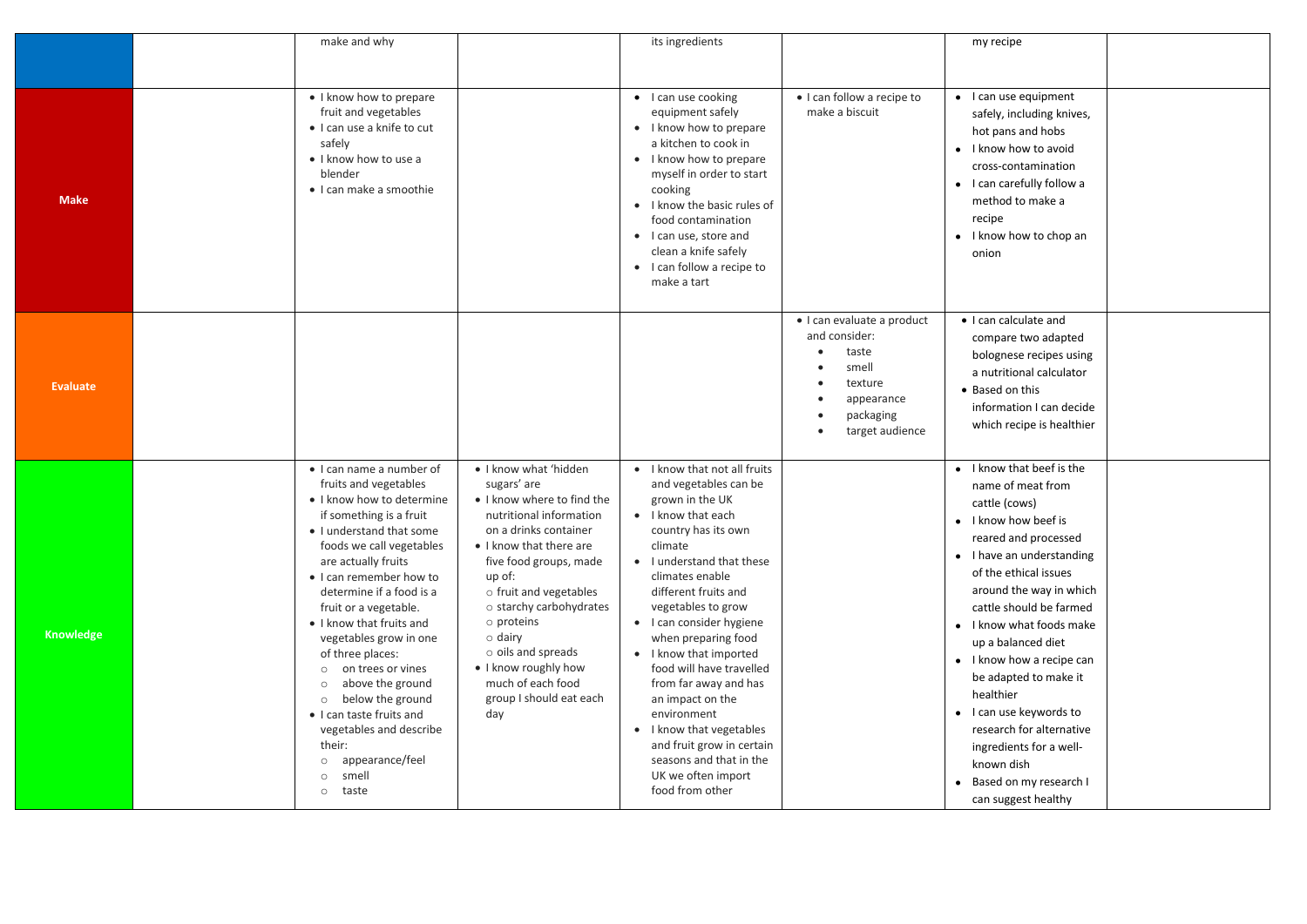|                                    |  | countries when it is not<br>in season<br>• I know what foods are<br>currently in season<br>• I am aware that each<br>fruit and vegetable<br>gives us nutritional<br>benefits |                                                                                                                                                                                                                                                                                                                                                                        | substitutions and<br>additions to a recipe<br>• I know that the<br>nutritional value of a<br>recipe can change if you<br>remove, substitute or<br>add additional<br>ingredients                                                                                                                                                                                                                                                                                                               |  |
|------------------------------------|--|------------------------------------------------------------------------------------------------------------------------------------------------------------------------------|------------------------------------------------------------------------------------------------------------------------------------------------------------------------------------------------------------------------------------------------------------------------------------------------------------------------------------------------------------------------|-----------------------------------------------------------------------------------------------------------------------------------------------------------------------------------------------------------------------------------------------------------------------------------------------------------------------------------------------------------------------------------------------------------------------------------------------------------------------------------------------|--|
| <b>Electrical Systems</b><br>(KS2) |  |                                                                                                                                                                              | <b>Torches</b>                                                                                                                                                                                                                                                                                                                                                         | <b>Electronic Greetings Cards</b>                                                                                                                                                                                                                                                                                                                                                                                                                                                             |  |
| <b>Design</b>                      |  |                                                                                                                                                                              | ● I can identify the<br>features of a torch<br>I understand how a torch<br>works<br>• I can say what is good<br>and bad about different<br>torches<br>I understand what is<br>important in torch design<br>• I can factor in who my<br>product is for in my<br>design criteria<br>· I can design a torch<br>which satisfies both the<br>design and success<br>criteria | • I can write design<br>criteria for an electronic<br>greeting card.<br>$\bullet$ I can draw a series<br>circuit diagram and<br>symbols.<br>• I can explain how a<br>series circuit will work in<br>my card.<br>$\bullet$ I can compile a<br>moodboard relevant to<br>my chosen theme,<br>purpose and recipient<br>· I can generate ideas<br>inspired by research<br>· I can annotate design<br>ideas to include key<br>information<br>• I can review design ideas<br>against design criteria |  |
| <b>Make</b>                        |  |                                                                                                                                                                              | · I can make a working<br>circuit with a switch<br>· I can use appropriate<br>equipment to cut and<br>attach materials<br>· I can assemble a torch<br>according to my design<br>criteria<br>· I can assemble a torch<br>which satisfies the<br>success criteria                                                                                                        | • I can construct a series<br>circuit.<br>$\bullet$ I can identify the<br>negative and positive leg<br>of an LED.<br>• I can draw my series<br>circuit as a diagram.<br>• I can explain how my<br>series circuit works in<br>my card.                                                                                                                                                                                                                                                         |  |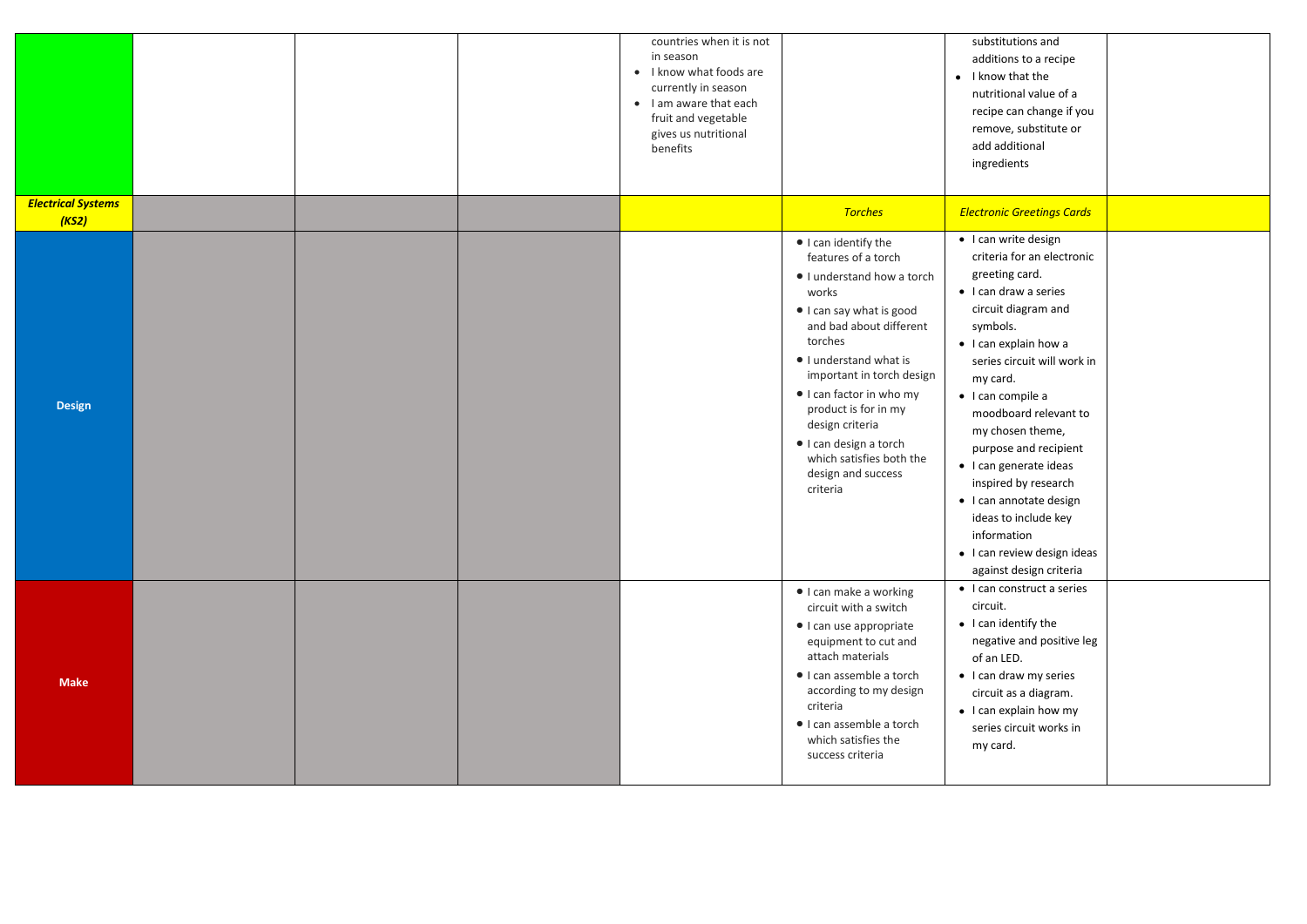| Evaluate<br>Knowledge      |  |                                                                                                                                                                                                                                                                                                                                                                                                      | • I can test my torch to<br>evaluate its success<br>· I can identify electrical<br>products<br>I know what electrical<br>conductors and<br>insulators are<br>I know that a battery<br>contains stored<br>electricity and can be<br>used to power products | • I can analyse and<br>evaluate a range of<br>existing greeting cards.<br>• I can evaluate my final<br>greeting card design<br>• I can describe the<br>historical development<br>of personal message<br>exchange.<br>• I can state what Sir<br>Rowland Hill invented<br>and why it was<br>important for greeting<br>cards. |                                                                                                                                                                                                                                                                                                                                                                   |
|----------------------------|--|------------------------------------------------------------------------------------------------------------------------------------------------------------------------------------------------------------------------------------------------------------------------------------------------------------------------------------------------------------------------------------------------------|-----------------------------------------------------------------------------------------------------------------------------------------------------------------------------------------------------------------------------------------------------------|----------------------------------------------------------------------------------------------------------------------------------------------------------------------------------------------------------------------------------------------------------------------------------------------------------------------------|-------------------------------------------------------------------------------------------------------------------------------------------------------------------------------------------------------------------------------------------------------------------------------------------------------------------------------------------------------------------|
| <b>Digital World (KS2)</b> |  | <b>Electronic Charm</b>                                                                                                                                                                                                                                                                                                                                                                              |                                                                                                                                                                                                                                                           |                                                                                                                                                                                                                                                                                                                            | <b>Navigating the world</b>                                                                                                                                                                                                                                                                                                                                       |
| <b>Design</b>              |  | • I can problem solve by<br>suggesting potential<br>features on the Micro:<br>bit and justifying my<br>ideas<br>• I can identify the key<br>features of a pouch<br>• I can develop design<br>ideas for a technology<br>pouch                                                                                                                                                                         |                                                                                                                                                                                                                                                           |                                                                                                                                                                                                                                                                                                                            | • I can write a design<br>brief from information<br>submitted by a client<br>• I can develop design<br>criteria to fulfil the<br>client's request<br>• I can consider and<br>suggest additional<br>functions for my<br>navigation tool.<br>• I can develop a product<br>idea through annotated<br>sketches                                                        |
| <b>Make</b>                |  | • I can write a program to<br>control (button press)<br>and/or monitor (sense<br>light) to initiate a<br>flashing LED algorithm.<br>• I understand what a<br>loop is in programming<br>• I can explain the basic<br>functionality of my<br>eCharm program<br>• I can use a template<br>when cutting and<br>assembling the pouch<br>• I can draw and<br>manipulate 2D shapes,<br>using computer-aided |                                                                                                                                                                                                                                                           |                                                                                                                                                                                                                                                                                                                            | $\bullet$ I can program an N,E,<br>S, W cardinal compass<br>• I can explain the key<br>functions in my<br>program, including any<br>additions<br>$\bullet$ I can explain how my<br>program fits the design<br>criteria and how it<br>would be useful as part<br>of a navigation tool<br>$\bullet$ I can place and<br>maneuver 3D objects,<br>using computer-aided |